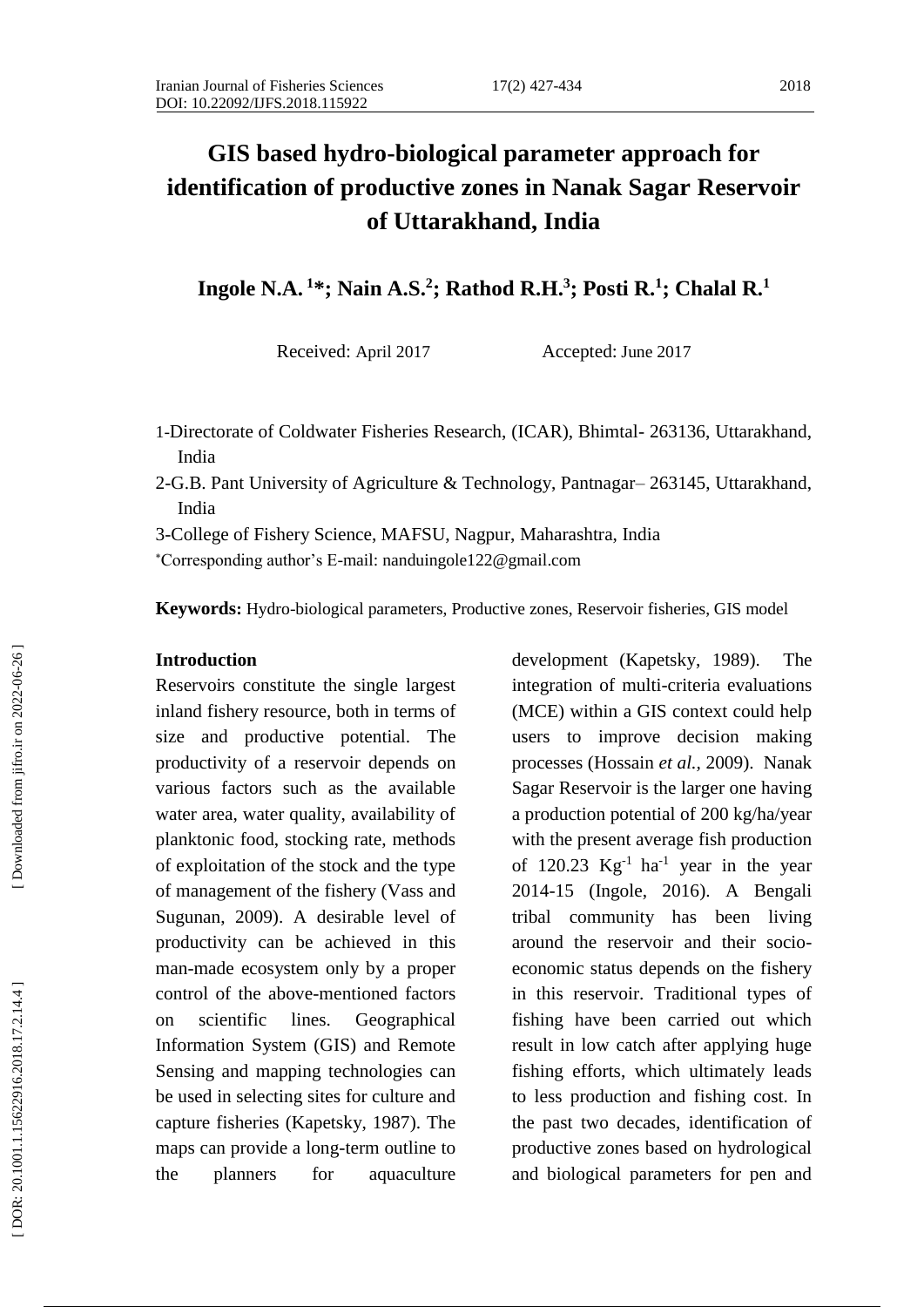cage culture expanded rapidly which may be due to the decline in the availability of land -based resources for fish culture and an increasing consciousness of their advantages over traditional pond culture. Also, they provide greater socio-economic opportunities to low -income families in the rural areas because they require comparatively low capital outlay and use simple technology (Baluyut, 1989; Chen *et al.,* 2007 ; Das *et al.,* 2009). Yields from pen and cage culture are high, with or without supplemental feeding depending on the natural productivity of the water body. The GIS approach for identification of productive zones was aimed to decrease fishing costs and increase the socio economical status of people living around the reservoir.

## **Material and methods**

### *Study area*

The prospective reservoirs of the Tarai region for fisheries development are Naitaal, Tumaria, Haripura, Baur, Baigul, Dhaura, Nanak Sagar, and Sarda Sagar, which are located at 28º 25 **' -**29º 55' N latitude and 78º 18'**-**79 º 55' E longitude (Ingole *et al.,* 2015a). The Nanak Sagar Reservoir was created by constructing an earth dam of 19.20 km length across the River Deoha and situated (28 º 57' 20" N, 79 º 50' 34" E) in Udham Singh Nagar district of Uttarakhand.

## *Sample collection*

For this study 250 m L water samples were taken monthly from twenty permanent sampling stations (9:00 a.m.

onward in day) in the reservoir using Global Positioning System GARMIN (ORGEON 550) receiver in a different zone. For the present investigation the reservoir was divided into three zones viz. riverine, transitional and lacustrine. These zones were divided on the basis of horizontal mixing patterns of water in the reservoir. The riverine zone of the reservoir located towards the river mouth was comparatively shallower and exhibited minimal wave action. The riverine sector is the portion where the feeder river joins with the main reservoir. It has rapid inflow during monsoon and least inflow during the pre -monsoon periods. The transitional or intermediate zone was constituted between the riverine and lacustrine zones. The lacustrine zone was demarcated towards the dam site. It is compatibly deeper than the other two zones and has maximum wave action. The quantitative study (No./liter) of phytoplankton and zooplankton (biological parameters) was carried out in Haemocytometer and "Sedgewick - Rafter cell", respectively adopting the procedure outlined by Welch (1948 ) **,** Stephens and Gillespie (1976 ) and Sharma (2000 ) .

 Fourteen hydrological parameters such as water temperature (digital thermometer, *HM Digital, Inc.*), pH using digital pH meter (HI 98107), Total Dissolved Solid (TDS) using digital TDS (HM Digital, Inc.), water transparency (standard Secchi disc), conductivity (conductivity meter HI98303), Dissolved Oxygen (DO) determined by Winkler's titrimetric method, and free Carbon dioxide (CO 2)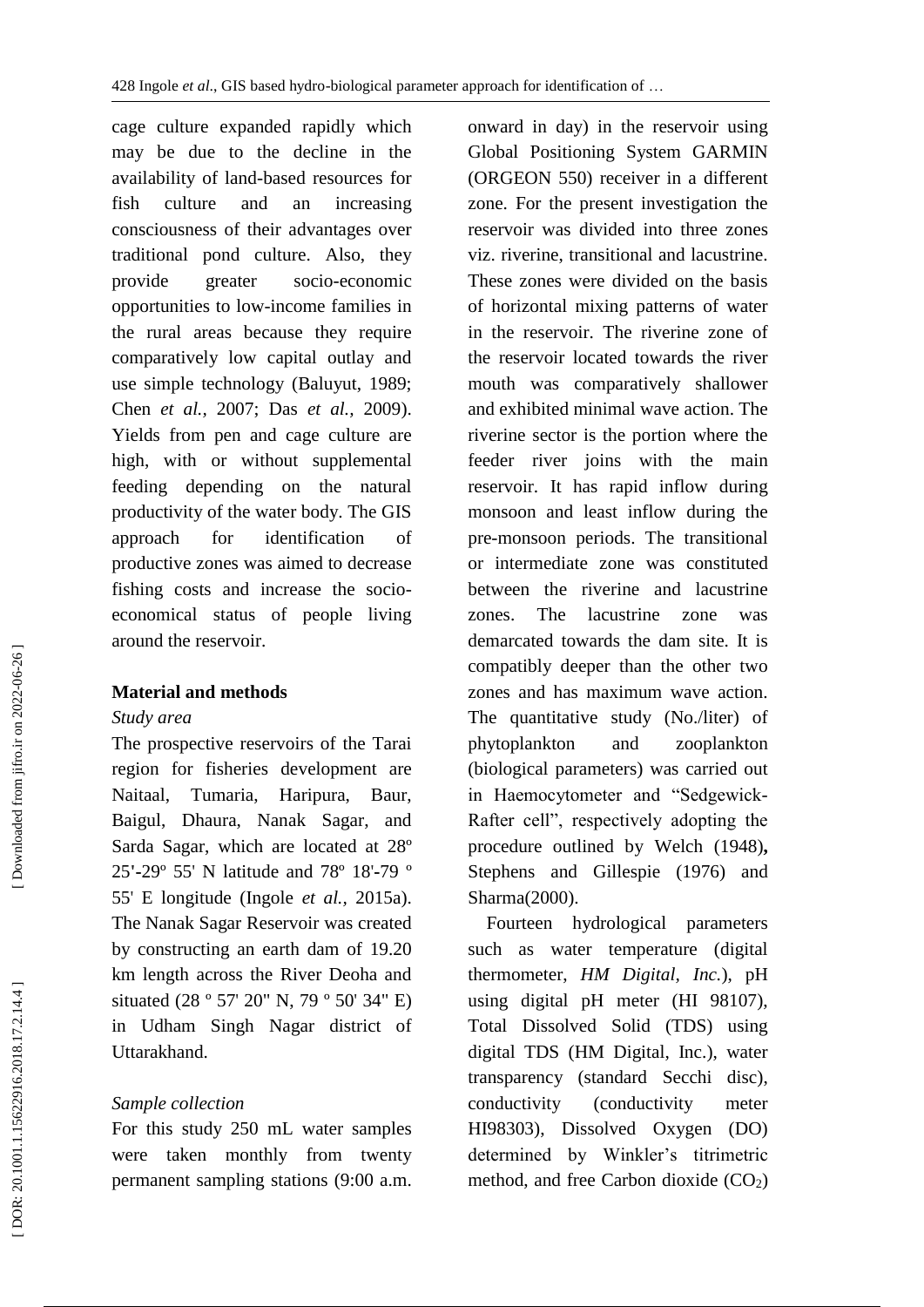estimated by standard titrimetric method using phenolphthalein as an indicator etc. were determined. These parameters were estimated on the sampling sites whereas the rest of water quality parameters such as turbidity, total alkalinity, total hardness and chloride were tested in the laboratory according to standard titration methods (Welch, 1948; APHA, AWWA and WPCF, 2005) and nitrate, phosphate and silicate were estimated with the help of UV -VIS Spectrophotometer (Varian).

### *Thematic maps*

Resource maps were prepared based on the ground data and satellite data. A procedure was set up using Arc -GIS v.10.1 (The Environmental System Research Institute, USA) for each attribute of annual distribution of plankton, water and soil characteristic of reservoir and is divided into four categories such as high, moderate, poor and least or not productive (FAO, 1993) on the basis of requirements for Maximum Sustainable Yield (MSY).

### *Criteria for assessment*

After categorization, all the thematic layers were integrated with one another in GIS using the weighted overlay method and thereafter the potential productive areas were explored. The multi -criteria evaluations (MCE) is another concept and model that aids in assessment by expression in terms of weights, values or intensities of preferences, which ultimately lead to a better decision making.

 Nayak *et al.* (2014) used this method for site selection of aquaculture development in the mid/high Himalayan region of Uttarakhand. At this stage, limnologist preferences with respect to the evaluation criteria were incorporated into the decision model. The preferences were typically defied as a value assigned to an evaluation criterion that indicates its importance relative to other criteria under consideration. Criteria were rated according to literature reviews and expert opinions based on their relative importance of parameters. The results for 23 criteria were presented separately in two main parameters, namely productivity level (Model -1) and soil quality (Model -2).

 The phytoplankton registered highest importance (0.16), followed by zooplankton (0.13) for productivity level in reservoirs because phytoplankton is a primary producer and zooplankton is a primary consumer in the aquatic food web. The water temperature registered highest importance (0.11) for water quality suitability map in the humid subtropical region as compared to other parameters like dissolved oxygen (0.10), Alkalinity, carbon dioxide (0.10 each) and pH (0.07) and which was found to be of moderate importance. Hardness (0.06) as well as phosphate, nitrate (0.05 each), conductivity, and silicate (0.02 each) had moderately less importance. The turbidity (0.01), transparency (0.009) as well as TDS (0.007) and chloride (0.004) had lesser importance for productivity as indicated in model -1. Similarly for soil quality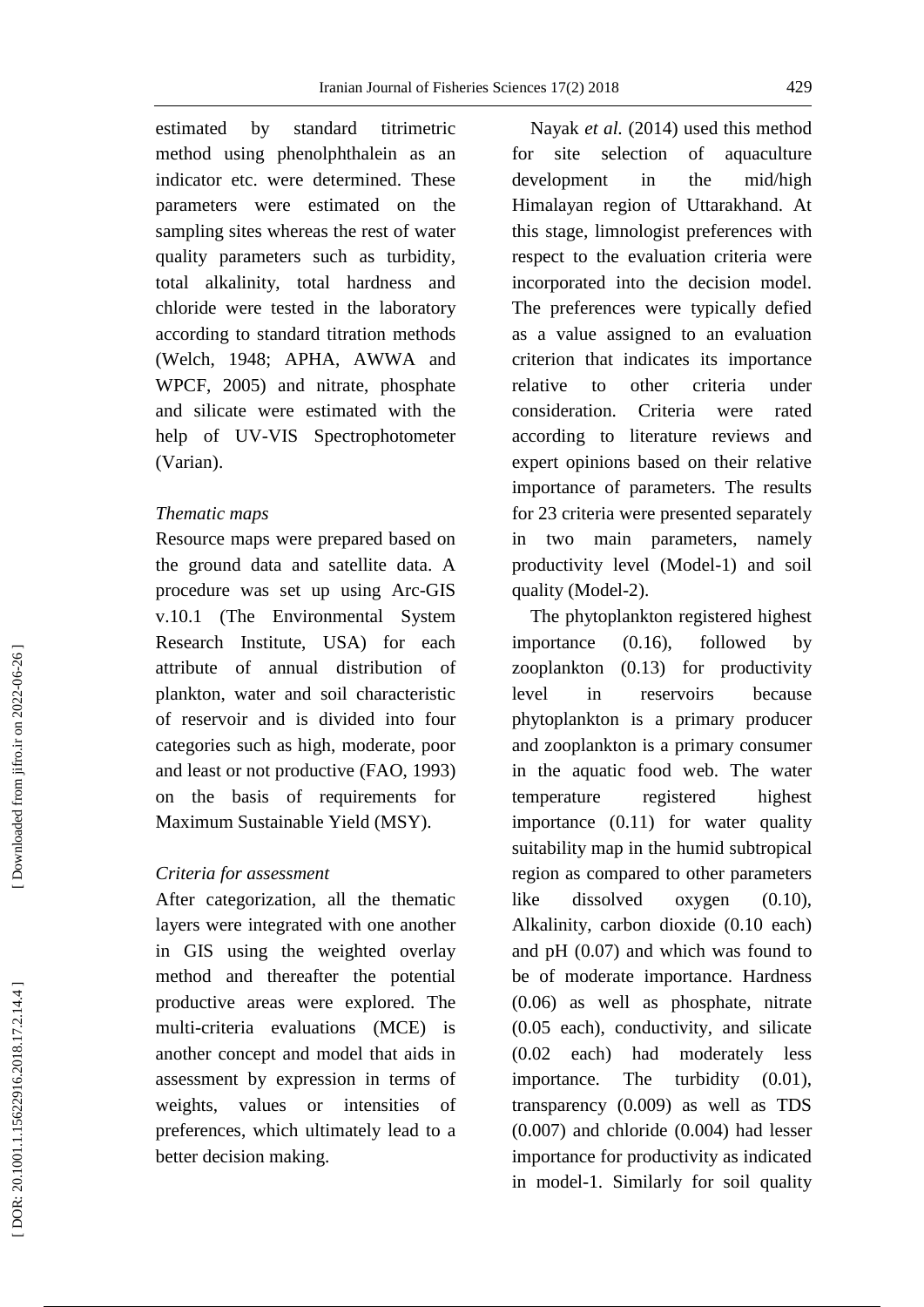model, the soil pH (0.26), soil nitrogen (0.22) and soil phosphate (0.21) have the most importance. The organic carbon (0.20) and texture (clay, 0.05; silt, 0.04; sand, 0.02) were also important as indicated in model -2.

Depending on the weightage obtained from each parameter the suitability maps for productivity level of water and soil were prepared by adding all the criteria using the model -1 & model -2, respectively.

| Model-1        | Productivity Level of water $=$ | Grid $p_{hvtoph} \times 0.16 +$ Grid $_{Zoopl} \times 0.13 +$ Grid $_{Temp} \times 0.11 +$ Grid $_{DO} \times$<br>$0.10 + 6$ rid <sub>Alkal</sub> ×0.10 + Grid <sub>CO2</sub> ×0.10 + Grid <sub>pH</sub> ×<br>$0.07 + 6$ rid $_{\text{Hardness}} \times 0.06 + 6$ rid Nitrate $\times 0.05 + 6$ rid Phosphate $\times 0.05 + 6$<br>Grid $_{\text{Condu}} \times 0.02 + \text{Grid}_{\text{silicate}} \times 0.02 + \text{Grid}_{\text{Turbi}} \times 0.01 + \text{Grid}_{\text{Transp}} \times$<br>$0.009 + \text{Grid}_{\text{TDS}} \times 0.007 + \text{Grid}_{\text{Chloride}} \times 0.004$ |
|----------------|---------------------------------|-------------------------------------------------------------------------------------------------------------------------------------------------------------------------------------------------------------------------------------------------------------------------------------------------------------------------------------------------------------------------------------------------------------------------------------------------------------------------------------------------------------------------------------------------------------------------------------------------|
| <b>Model-2</b> | Productivity of $Soil =$        | Grid soil $_{\text{pH}} \times 0.26 +$ Grid $_{\text{S.Nitrogen}} \times 0.22 +$ Grid $_{\text{S.Phosphate}} \times 0.21 +$<br>Grid <sub>Org cor</sub> $\times$ 0.20+ Grid <sub>Clay</sub> $\times$ 0.05+ Grid silt $\times$ 0.04+ Grid sand $\times$<br>0.02                                                                                                                                                                                                                                                                                                                                   |

Overall, the Entire Productivity Level (EPL) model made from two sub models (Model -1 & Model -2) having weightage, productivity level is found

**Model - 3** Entire Productivity Level (EPL)

## **Results and discussion**

Most productive areas are found near the peripheral areas beside the rivers and shallow regions of the reservoir where soils and topography are suitable with abundant nutrients. Based on selected model -2 an area of soil suitability, 443.03 hectares (ha) (23.67%) falls in the least productive, 492.72 ha (26.90%) under the poor productive, 641.32 ha (34.27%) area under moderately productive and 295.01 hectare (15.76%) of area was found to be a high productive zone as shown in the Table 1 and Fig. 1. The maximum high productive area has been found in riverine and transitional zones of the reservoir which might be because of high deposition of silt and

to impart a major role (72%) compared to soil quality (28%) for productivity zones demarcation in selected reservoirs (Model -3).

Grid Productivity L $\times$  0.72 + Grid <sub>Soil</sub> suitability $\times$  0.28

clay particles (siltation) within this zone (Ingole *et al.,* 2015 b). The high range of abiotic parameters of soil such as, pH >7.5; available P (mg  $100g^{-1}$ ) >6.0; available N  $(mg 100g^{-1}) > 60$  and organic carbon (%) 1.5 -2.5 show high productive levels in reservoir (Sugunan, 2010). Thus according to the range of the abiotic parameters, 15.76 % area is under highly productive in Nanak Sagar Reservoir. The maximum moderately productive area has been found in the riverine zone which might be due to early deposition of silt and sand soil in this zone. 34.27 % area is under a medium range of the abiotic parameters, and shows the moderately productive level in the reservoir (Table 2). The least and poor productive area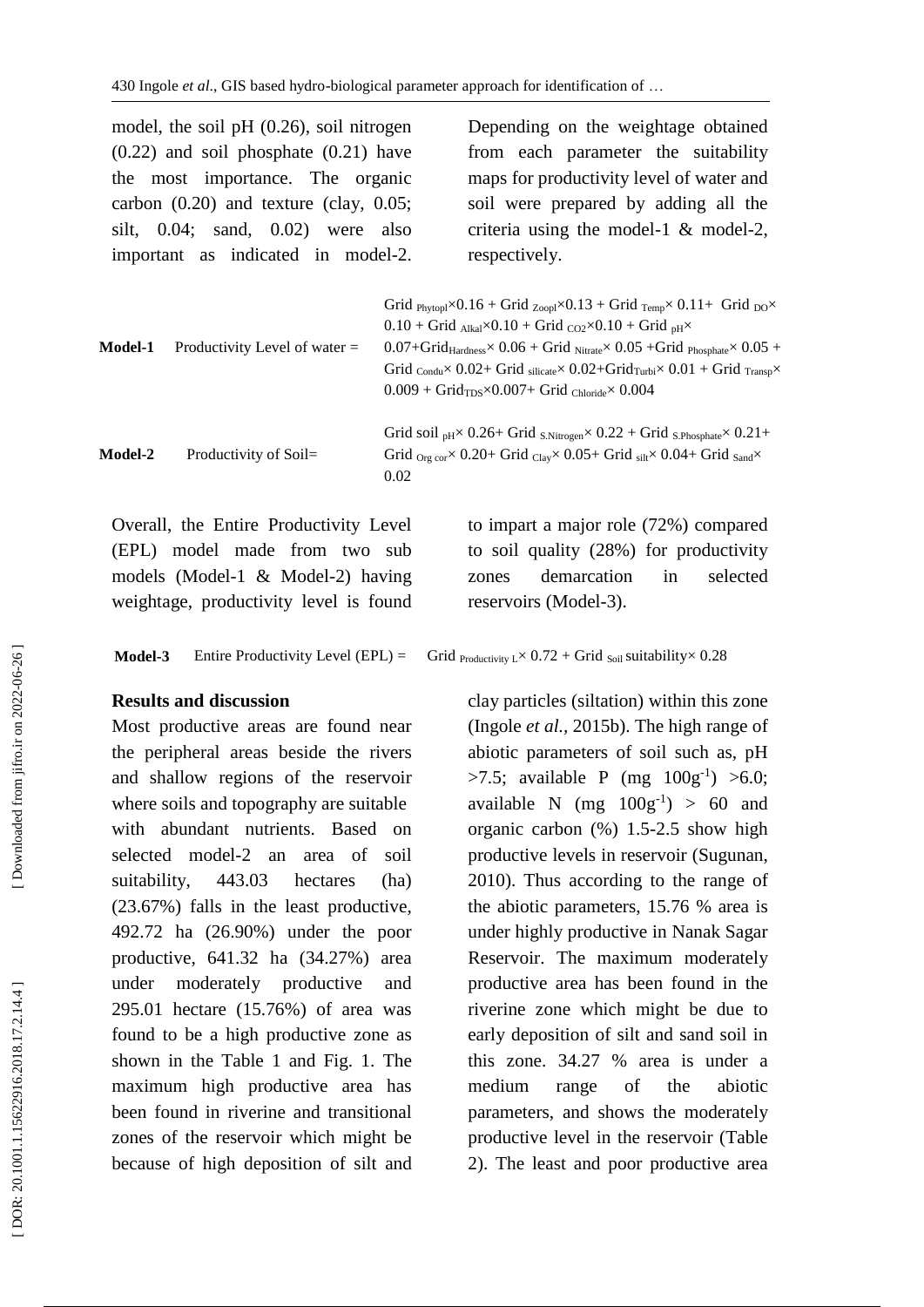has been found in lacustrine and transitional zones of the reservoir which may be because of high depth of the reservoir (Thornton *et al*., 1996). Clay particles were found in less quantities within this zone. The 49.97 % area under a low range of abiotic parameters shows the low productive level in the reservoir (Table 2).



Figure 1: Soil suitability map of Nanak Sagar.

| Table 1: Area of productive zones of reservoir. |                        |       |                       |       |  |
|-------------------------------------------------|------------------------|-------|-----------------------|-------|--|
|                                                 | <b>Nanak Sagar</b>     |       |                       |       |  |
| <b>Productive</b>                               | Entire productive area |       | Soil suitability area |       |  |
| level                                           | ha                     | $\%$  | ha                    | %     |  |
| Least productive                                | 115.44                 | 6.17  | 443.03                | 23.67 |  |
| Poor productive                                 | 703.65                 | 37.59 | 492.22                | 26.30 |  |
| Moderately productive                           | 765.52                 | 40.90 | 641.32                | 34.27 |  |
| Highly productive                               | 287.10                 | 15.34 | 295.01                | 15.76 |  |
| Total                                           | 1871.70                | 100   | 1871.58               | 100   |  |

|  |  |  |  | Table 2: Range of abiotic variables in reservoirs (Sugunan, 2010) |  |
|--|--|--|--|-------------------------------------------------------------------|--|
|--|--|--|--|-------------------------------------------------------------------|--|

|                           | Overall range | <b>Productivity</b> |                                                      |             |  |
|---------------------------|---------------|---------------------|------------------------------------------------------|-------------|--|
| <b>Parameters</b>         |               | Low                 | <b>Medium</b>                                        | <b>High</b> |  |
| Water<br>A.               |               |                     |                                                      |             |  |
| pΗ                        | $6.5 - 9.2$   | <6.0                | $6.0 - 8.5$                                          | >8.5        |  |
| Alkalinity (mg $L^{-1}$ ) | $40 - 240$    | <40.0               | $40 - 90$                                            | >90.0       |  |
| Nitrates $(mg L^{-1})$    | $Tr - 0.93$   | Negligible          | Up to $0.2$                                          | $0.2 - 0.5$ |  |
| Phosphates (mg $L^{-1}$ ) | $Tr - 0.36$   | Negligible          | Up to $0.1$                                          | $0.1 - 0.2$ |  |
| Specific conductivity     | 76-474        |                     | Up to $200$                                          | >200        |  |
| $(\mu$ mhos)              |               |                     |                                                      |             |  |
| Temperature $(^{\circ}C)$ | 12.0-31.0     | 18                  | 18-22                                                | >22         |  |
|                           |               |                     | (with minimal stratification : i.e., $>5^{\circ}C$ ) |             |  |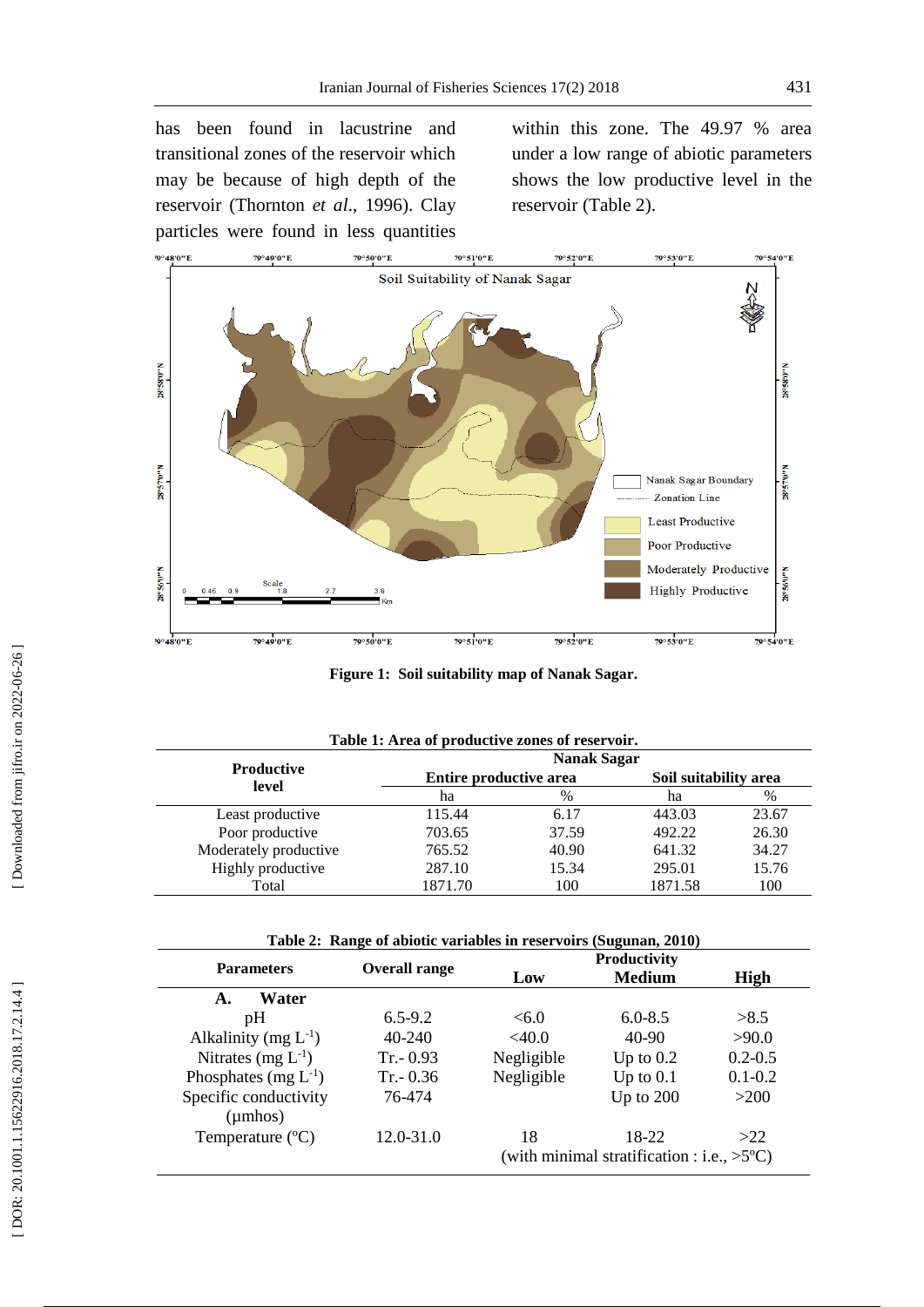432 Ingole *et al*., GIS based hydro -biological parameter approach for identification of …

| Table 2 continued:      |               |       |             |             |
|-------------------------|---------------|-------|-------------|-------------|
| <b>B.</b> Soil          |               |       |             |             |
| pΗ                      | $6.0 - 8.8$   | <6.5  | $6.5 - 7.5$ | >7.5        |
| Available $P$ (mg/100g) | $0.47-6.2$    | <3.0  | $3.0 - 6.0$ | >6.0        |
| Available N $(mg/100g)$ | $13.0 - 65.0$ | <25.0 | $25 - 60$   | >60.0       |
| Organic carbon $(\%)$   | $0.6 - 3.2$   | < 0.5 | $0.5 - 1.5$ | $1.5 - 2.5$ |

Based on selected model -3 an area of entire productivity level, 115.44 (6.17%) ha falls in the least productive, 703.65 ha (37.59%) under the poor productive, 765.52 ha (40.90%) area

under moderately productive and 287.10 ha (15.34%) of area is found to be a high productive zone as shown in Table 1 and Fig. 2.



Figure 2: Entire productivity level of Nanak Sagar on basis of (Plankton, WQP and SQP).

The maximum area of high productive has been found in the riverine zone of the reservoir and is because of the shallow water, high nutrient soil, more aquatic submerged vegetation and irregular shoreline. The moderately productive area has been found in riverine, lacustrine and some part in transitional zones due to optimum quantities of plankton biomass, good quality of water as well as morphometric factors (basically area, mean depth, irregularity of shoreline) having a significant bearing on productivity. The poor productive area covered some parts of riverine, transitional and lacustrine zones of the reservoir which might be because of low nutrient soil that comes from catchment area through the second river as well as low vegetation and high mean depth (Thornton *et al*., 1996 **)**. The least productive areas were found more in lacustrine and slightly in transitional zones of the reservoir because of the deepest point of the reservoir having a depth more than 8 m.

 According to the Sugunan (2010) range of abiotic parameters of water shows the productivity level in Indian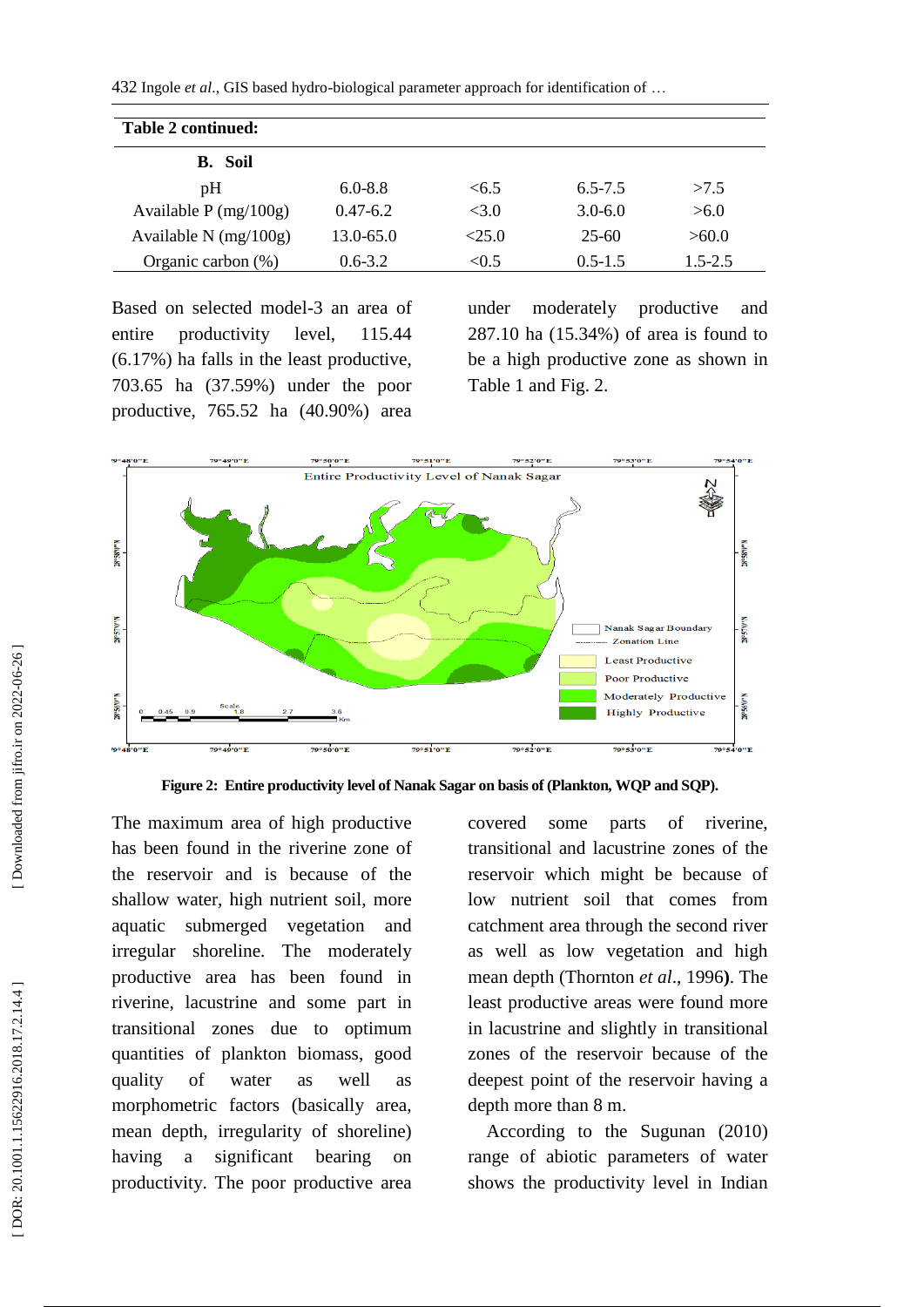reservoirs (Table 2). Thus it can be concluded that 6.17 %, 37.59%, 40.90% and 15.34% area are under least, poor, moderately and high range of the abiotic parameter, respectively in Nanak Sagar Reservoir . This reservoir has been under the medium category  $(1000 - 5000)$ ha). Based on the productivity index, survey and model, the production potential was calculated as  $196.42 \text{ kg}$  ha<sup>-1</sup> in the Nanak Sagar Reservoir and it is under the medium productive category.

 The present study will help in optimum utilization of Nanak Sagar with respect to fisheries resources and to identify different productive zones for rational utilization. The integrated study helps design a suitable site for culture based on capture fisheries and management plan for auto -recruitment of fishes within a reservoir. Moreover, Nanak Sagar Reservoir may act as a model for the other reservoirs for enhancement of fish production using a high stocking cultural system like cage and pen culture.

## **Acknowledgement**

The authors are thankful to the Dean, College of Fisheries and Director, Directorate of Coldwater Fisheries Research, Bhimtal for providing the necessary facilities to carry out the present study. The financial assistance in terms of fellowship was offered by G.B. Pant University of Agri. & Tech., Pantnagar, India, is also greatly acknowledged.

## **References**

- **APHA, AWWA and WPCF 2005.** Standard methods for examination of water and waste water, 21<sup>st</sup> Edition, American Public Health Association, New York.
- **Baluyut, E.A., 1989.** Aquaculture systems and practices: a selected review **.** Fisheries and Aquaculture Department, Rome, FAO.
- **Chen, J., Guang , C., Xu , H., Chen , Z., Xu , P., Yan , X., Wang , Y. and Liu , J., 2007.** A review of cage and pen aquaculture; China. In M. Halwart, D. Soto and J.R. Arthur (eds). Cage Aquaculture –Regional reviews and Global Overview, pp. 50 –68. FAO Fisheries Technical Paper. No. 498. Rome, FAO.
- **Das, A.K., Vass K.K., Shrivastava N.P. and Katiha P.K., 2009.** Cage culture in reservoirs in India. (A Handbook) **.** World Fish Center Technical Manual No. 1948. The World Fish Center, Penang, Malaysia. 24 P .
- **FAO, 1993.** Guidelines for land use planning. FAO Development Series 1. Food and Agriculture Organization of the United Nations, Rome, Italy.
- **Hossain, M.S., Chowdhury, S.R., Das N.G., Sharifuzzaman, S.M. and Sultana, A., 2009.** Integration of GIS and multicriteria decision analysis for urban aquaculture development in Bangladesh. Landscape Urban Plan, 90(3-4), 119 -133.
- **Ingole, N.A., 2016.** Assessment of fisheries potential using geo -spatial technique in selected reservoir of